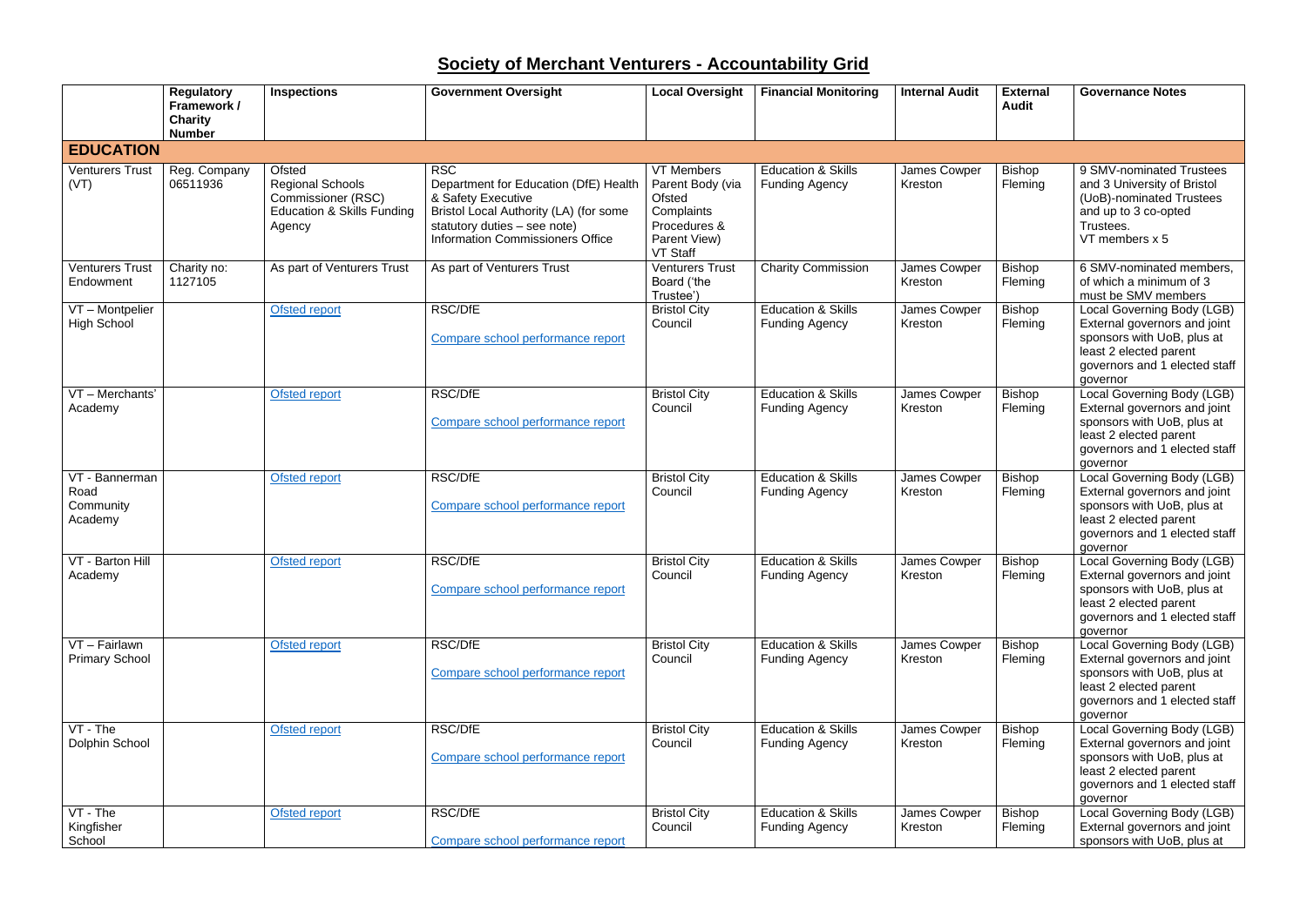|                                             |                                                               |                                                                                                          |                                                     |                                                                                                                     |                                                                      |                                                                                       |                          | least 2 elected parent<br>governors and 1 elected staff<br>governor                                                                                                                 |
|---------------------------------------------|---------------------------------------------------------------|----------------------------------------------------------------------------------------------------------|-----------------------------------------------------|---------------------------------------------------------------------------------------------------------------------|----------------------------------------------------------------------|---------------------------------------------------------------------------------------|--------------------------|-------------------------------------------------------------------------------------------------------------------------------------------------------------------------------------|
| VT - Venturers'<br>Academy                  |                                                               | <b>Ofsted report</b>                                                                                     | <b>RSC/DfE</b><br>Compare school performance report | <b>Bristol City</b><br>Council, North<br>Somerset<br>Council, B&NES<br>Council, South<br>Gloucestershire<br>Council | <b>Education &amp; Skills</b><br><b>Funding Agency</b>               | James Cowper<br>Kreston                                                               | <b>Bishop</b><br>Fleming | Local Governing Body (LGB)<br>External governors and joint<br>sponsors with UoB, plus at<br>least 2 elected parent<br>governors and 1 elected staff<br>governor                     |
| Colston's<br>School                         | Charity no.<br>1079552 /<br>Limited<br>company no.<br>2792699 | <b>ISI report</b>                                                                                        |                                                     | <b>Bristol City</b><br>Council - Early<br>Years funding                                                             | <b>Charity Commission</b>                                            | Education<br>Advisor                                                                  | <b>KPMG</b>              | Up to 10 Governors<br>nominated by SMV and up to<br>a further 8 can be co-opted                                                                                                     |
|                                             | <b>CARE FOR OLDER PEOPLE</b>                                  |                                                                                                          |                                                     |                                                                                                                     |                                                                      |                                                                                       |                          |                                                                                                                                                                                     |
| The Almshouse                               | 202152                                                        |                                                                                                          | <b>Regulator of Social Housing</b>                  | <b>Bristol City</b><br>Council                                                                                      | <b>Charity Commission</b><br>National Regulator of<br>Social Housing | Care Home<br>Manager                                                                  | <b>KPMG</b>              | <b>SMV TCL (Companies</b><br>House reference: 10532481)<br>is the Trustee                                                                                                           |
| The Cote<br>Charity                         | 257237                                                        | <b>Bristol City Council</b><br><b>Griffiths House CQC report</b><br><b>Katherine House CQC</b><br>report | Care Quality Commission (CQC)                       | <b>Bristol City</b><br>Council                                                                                      | <b>Charity Commission</b>                                            | Care Home<br>Manager<br><b>SMV Treasurer</b><br>Care for Older<br>People<br>Committee | CQC and<br><b>KPMG</b>   | <b>SMV TCL is the Trustee</b>                                                                                                                                                       |
| The St Monica<br><b>Trust</b>               | 202151                                                        | <b>St Monica Trust CQC</b><br>report                                                                     |                                                     |                                                                                                                     | <b>Charity Commission</b>                                            |                                                                                       | <b>KPMG</b>              | 6 of 15 trustees are SMV<br>nominations                                                                                                                                             |
| The St Monica<br>Endowment                  | 202151 (the<br>endowment is<br>part of the<br>charity)        |                                                                                                          |                                                     | St Monica<br><b>Trustees</b>                                                                                        | <b>Charity Commission</b>                                            |                                                                                       | <b>KMPG</b>              | SMV is the trustee of the St<br><b>Monica Trust Endowment</b><br>Fund under the terms of the<br>2005 Charity Commission<br>Scheme but at the discretion<br>of the St Monica Council |
| <b>CHARITY</b>                              |                                                               |                                                                                                          |                                                     |                                                                                                                     |                                                                      |                                                                                       |                          |                                                                                                                                                                                     |
| The Merchant<br>Venturers<br>Charity        | 264302                                                        |                                                                                                          |                                                     | QCF with<br>grantees                                                                                                | <b>Charity Commission</b>                                            |                                                                                       | <b>KPMG</b>              | SMV TCL is the Trustee                                                                                                                                                              |
| Quartet<br>Community<br>Foundation<br>(QCF) | 1080418                                                       | 3 yearly accreditation                                                                                   |                                                     | QCF with<br>grantees                                                                                                | <b>Charity Commission</b>                                            |                                                                                       | Smith and<br>Williamson  | I SMV Trustee (1/13).<br>Originally founded by SMV                                                                                                                                  |
| The Edmonds<br>and Coles<br>Scholarships    | 311751                                                        |                                                                                                          |                                                     |                                                                                                                     | <b>Charity Commission</b>                                            |                                                                                       |                          | <b>SMV Treasurer</b><br>1 SMV member<br>4 others                                                                                                                                    |
| The Charles<br><b>Dixon Pension</b><br>Fund | 202153                                                        |                                                                                                          |                                                     |                                                                                                                     | <b>Charity Commission</b>                                            |                                                                                       |                          | SMV TCL is the Trustee                                                                                                                                                              |
| The Susie<br>Hopes<br>Scholarship<br>Fund   | 1024906                                                       |                                                                                                          |                                                     |                                                                                                                     | <b>Charity Commission</b>                                            |                                                                                       |                          | SMV TCL is the Trustee                                                                                                                                                              |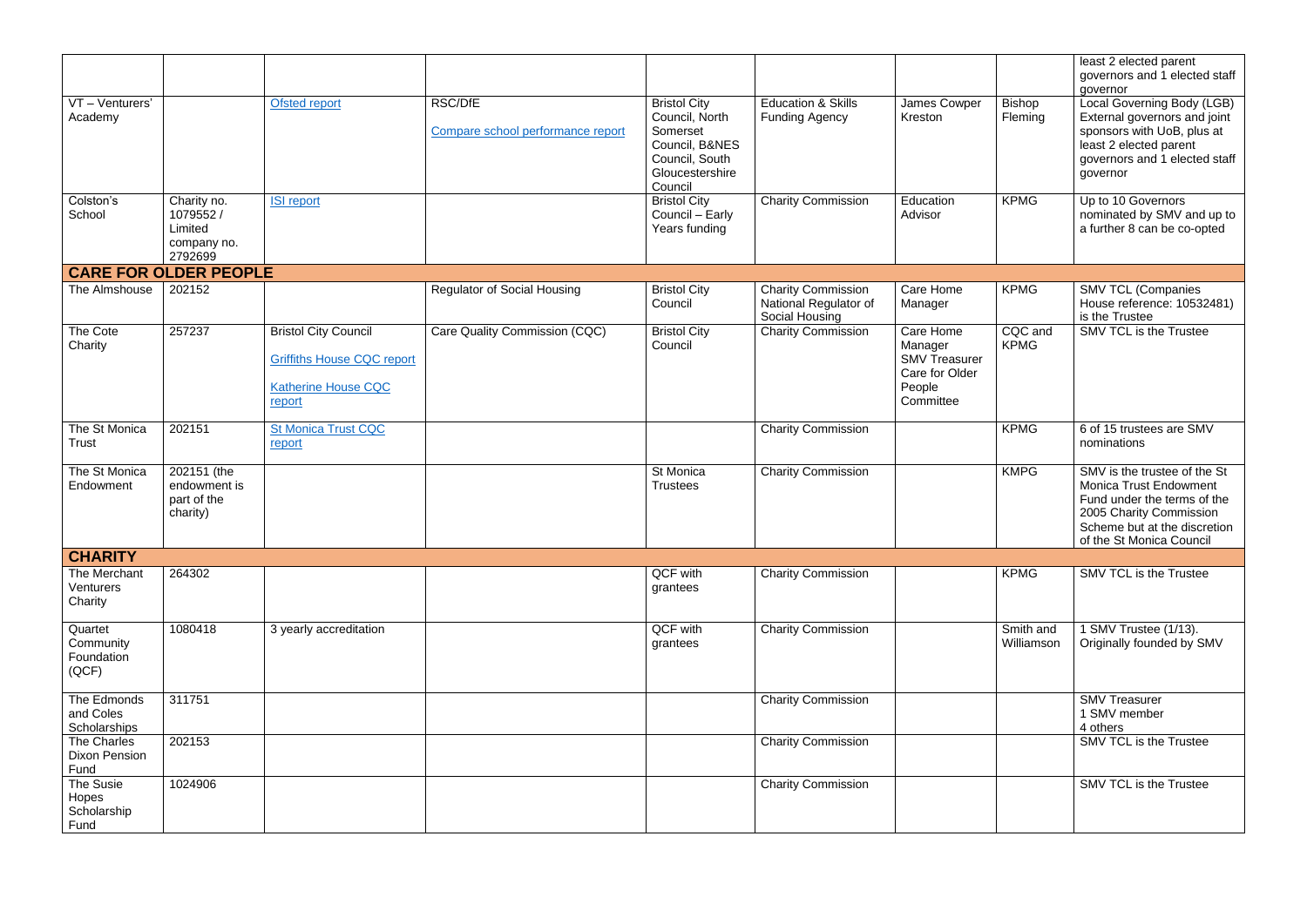| The Roger<br>Newport<br>Foundation                           | 1080765                     |                                         |                                                                | <b>Charity Commission</b>                                           | <b>KPMG</b>                          |                                                                                                                               |
|--------------------------------------------------------------|-----------------------------|-----------------------------------------|----------------------------------------------------------------|---------------------------------------------------------------------|--------------------------------------|-------------------------------------------------------------------------------------------------------------------------------|
| <b>McWatters</b><br><b>History Travel</b>                    |                             |                                         |                                                                | Charity Commission via<br><b>Merchant Venturers</b><br>(MV) Charity | KPMG via<br><b>MV Charity</b>        | Restricted fund within MV<br>Charity therefore SMV TCL is<br>the Trustee                                                      |
| Durdham Down<br><b>Charitable Trust</b><br>Ltd               | 1092733<br>4480670          |                                         |                                                                | <b>Charity Commission</b>                                           |                                      | <b>SMV Treasurer</b><br>4 others                                                                                              |
| Montpelier<br><b>Collegiate Trust</b>                        | 311737                      |                                         |                                                                | Charity Commission                                                  | <b>KPMG</b>                          | <b>SMV TCL is the Trustee</b>                                                                                                 |
| W H Blandy<br>Trust                                          | 202154                      |                                         |                                                                | <b>Charity Commission</b>                                           |                                      | <b>SMV TCL is the Trustee</b>                                                                                                 |
| Montpelier High<br><b>School Bursary</b><br>Fund             | 2049186                     |                                         |                                                                | <b>Charity Commission</b>                                           |                                      | SMV TCL is the Trustee.<br>Name change to be actioned.                                                                        |
| The SMV<br>Scholarship<br>Fund                               |                             |                                         |                                                                | Charity Commission via<br><b>MV Charity</b>                         | <b>KPMG</b> via<br><b>MV Charity</b> | Restricted fund within MV<br>Charity therefore SMV TCL is<br>the Trustee                                                      |
| <b>Harry Crook</b><br>Foundation                             | 231470                      |                                         |                                                                | Charity Commission via<br><b>MV Charity</b>                         | <b>KPMG</b> via<br><b>MV Charity</b> | Restricted fund within MV<br>Charity therefore SMV TCL is<br>the Trustee                                                      |
| The EMC and<br><b>AM McWatters</b><br>Charity                | 259092                      |                                         |                                                                | Charity Commission via<br><b>MV Charity</b>                         | <b>KPMG</b> via<br><b>MV Charity</b> | Restricted fund within MV<br>Charity therefore SMV TCL is<br>the Trustee                                                      |
| Youth Fund                                                   |                             |                                         |                                                                | Charity Commission via<br><b>MV Charity</b>                         | <b>KPMG</b> via<br><b>MV Charity</b> | Restricted fund within MV<br>Charity therefore SMV TCL is<br>the Trustee                                                      |
| Denis Burn<br><b>Bequest</b>                                 |                             |                                         |                                                                | Charity Commission via<br><b>MV Charity</b>                         | <b>KPMG</b> via<br><b>MV Charity</b> | Restricted fund within MV<br>Charity therefore SMV TCL Is<br>the Trustee                                                      |
| The Emile<br>Wertheimer<br><b>Trust Fund</b>                 | 206675                      |                                         |                                                                | Charity Commission via<br><b>MV Charity</b>                         | <b>KPMG</b> via<br><b>MV Charity</b> | Restricted fund within MV<br>Charity therefore SMV TCL is<br>the Trustee                                                      |
| The Brown<br>Fund                                            |                             |                                         |                                                                | Charity Commission via<br><b>MV Charity</b>                         | KPMG via<br><b>MV Charity</b>        | Restricted fund within MV<br>Charity therefore SMV TCL is<br>the Trustee                                                      |
|                                                              | THE DOWNS COMMITTEE         |                                         |                                                                |                                                                     |                                      |                                                                                                                               |
| The Downs<br>Committee                                       | Downs Act 1861              |                                         | <b>Bristol City</b><br>Council (BCC) via<br>Downs<br>Committee | <b>BCC</b> input accounts<br><b>Charity Commission</b>              | <b>KPMG</b>                          | Chaired by the Lord Mayor &<br>6 councilors. Master of SMV<br>& 6 SMV members. Two on<br>each side must change every<br>year. |
| <b>Clifton Down</b><br><b>Charitable Trust</b><br>(CDCT) Ltd | 1013795<br>2732245          |                                         |                                                                | <b>Charity Commission</b>                                           | <b>KPMG</b>                          | Treasurer + 7 SMV members                                                                                                     |
| <b>SOCIAL ENTERPRISE</b>                                     |                             |                                         |                                                                |                                                                     |                                      |                                                                                                                               |
| <b>Bristol &amp; Bath</b><br><b>Regional Capital</b>         | <b>CIC</b>                  |                                         | <b>Bristol City</b><br>Council nominees                        |                                                                     | Godfrey<br>Wilson Ltd                | 1 SMV Trustee 1/11<br>SMV 1/8 original founders                                                                               |
|                                                              |                             | THE SOCIETY OF MERCHANT VENTURERS (SMV) |                                                                |                                                                     |                                      |                                                                                                                               |
| <b>SMV</b>                                                   | Edward VI                   |                                         | Membership of                                                  |                                                                     | <b>KPMG</b>                          | <b>Standing Committee</b>                                                                                                     |
|                                                              | Charter 18<br>December 1552 |                                         | the Society<br>through Quarterly                               |                                                                     |                                      | comprising of 15 elected<br>representatives from within                                                                       |